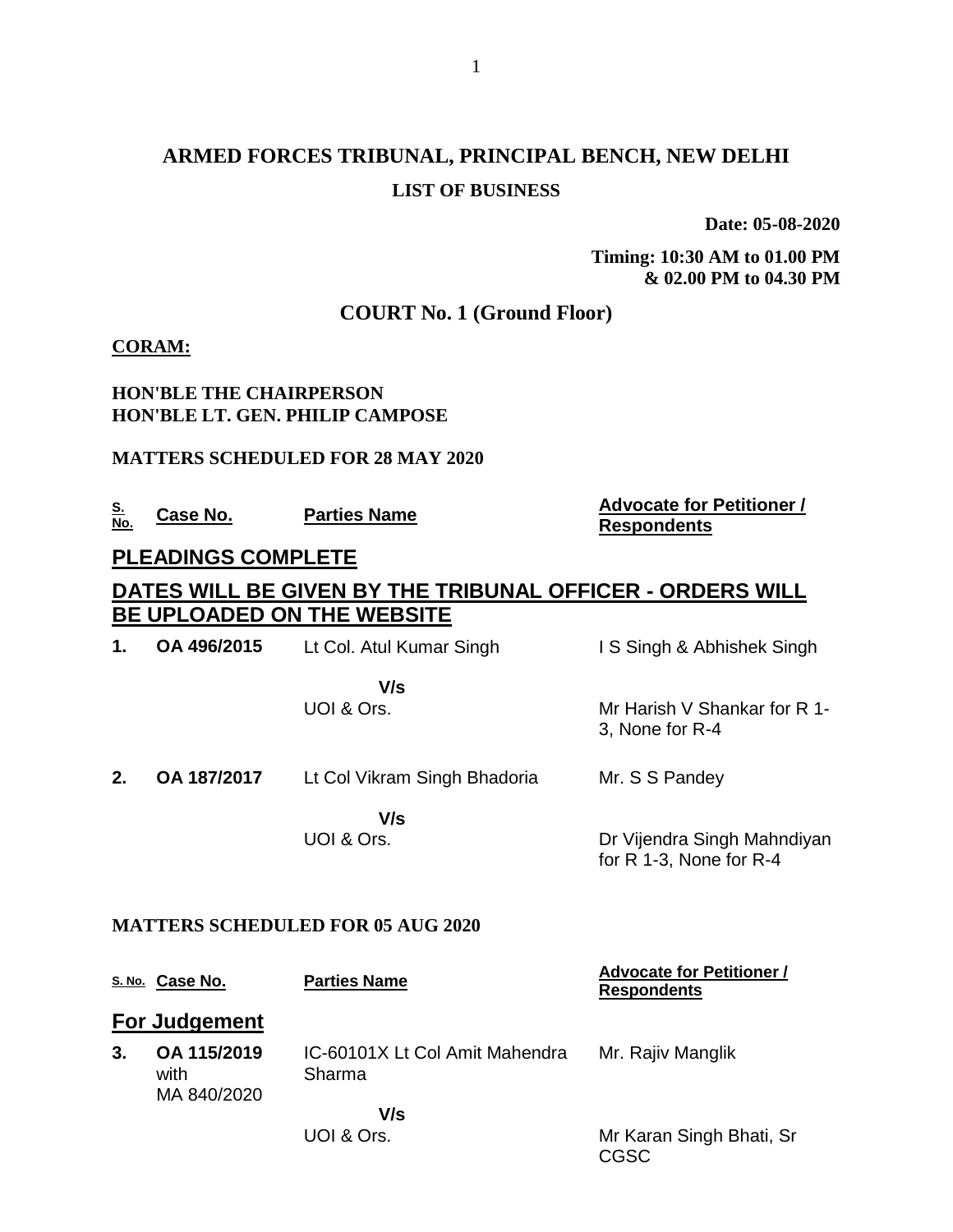|     | <b>For Re-Hearing</b>               |                                                                                  |                                                                                       |
|-----|-------------------------------------|----------------------------------------------------------------------------------|---------------------------------------------------------------------------------------|
| 4.  | OA 1158/2019                        | Col Yesudian Sugumar P (NTR-16636- Mr. Jaideep Singh, Mr. Kartik<br>$\mathsf{L}$ | Dabas & Ms. Eysha Marysha                                                             |
|     |                                     | V/s<br>UOI & Ors.                                                                | Mr. Harish V Shankar for R 1-3<br>Mr. Indra Sen Singh & Mr.<br>Abhishek Singh for R-4 |
|     | <b>ADMISSION MATTERS</b>            |                                                                                  |                                                                                       |
| 5.  | OA 1073/2019<br>with                | JC-300556 H Sub (TIFC) Arun Kumar                                                | Mr. SS Pandey & Associates                                                            |
|     | MA 303/2020                         | V/s<br>UOI & Ors.                                                                | Ms. Jyotsna Kaushik                                                                   |
| 6.  | OA 1202/2019                        | JC-370245M Ex Sub Maj/Hony Lt<br>Satish Kumar                                    | Mr. Pawan Prakash Pathak                                                              |
|     |                                     | V/s<br>UOI & Ors.                                                                | Mr. Prabodh Kumar                                                                     |
| 7.  | OA 669/2020                         | JC 702437Y Nb Sub Soumen Das                                                     | Mr. Anand Kumar                                                                       |
|     |                                     | V/s<br>UOI & Ors.                                                                | Mr Anil Gautam                                                                        |
| 8.  | OA 726/2020                         | IC 54937Y Col (TS) Ajay Sangwan                                                  | Mr. Indra Sen Singh/ Mr.<br>Abhishek Singh                                            |
|     |                                     | V/s<br>UOI & Ors.                                                                | Mr. Harish V Shankar                                                                  |
| 9.  | OA 973/2020                         | Cpl C Sreejesh (No 943318 S)                                                     | Wg Cdr Ajit Kakkar (Retd)                                                             |
|     |                                     | V/s<br>UOI & Ors.                                                                | None                                                                                  |
| 10. | OA 976/2020                         | Cadet Tanudeep Kaur (No 15127/A/O) Ms. Archana Ramesh                            |                                                                                       |
|     |                                     | V/s<br>UOI & Ors.                                                                | None                                                                                  |
| 11. | OA 977/2020<br>with<br>MA 1093/2020 | JWO Meghnath Majumdar 682155<br>(Retd)                                           | Mr Manoj Kr. Gupta                                                                    |
|     |                                     | V/s<br>UOI & Ors.                                                                | None                                                                                  |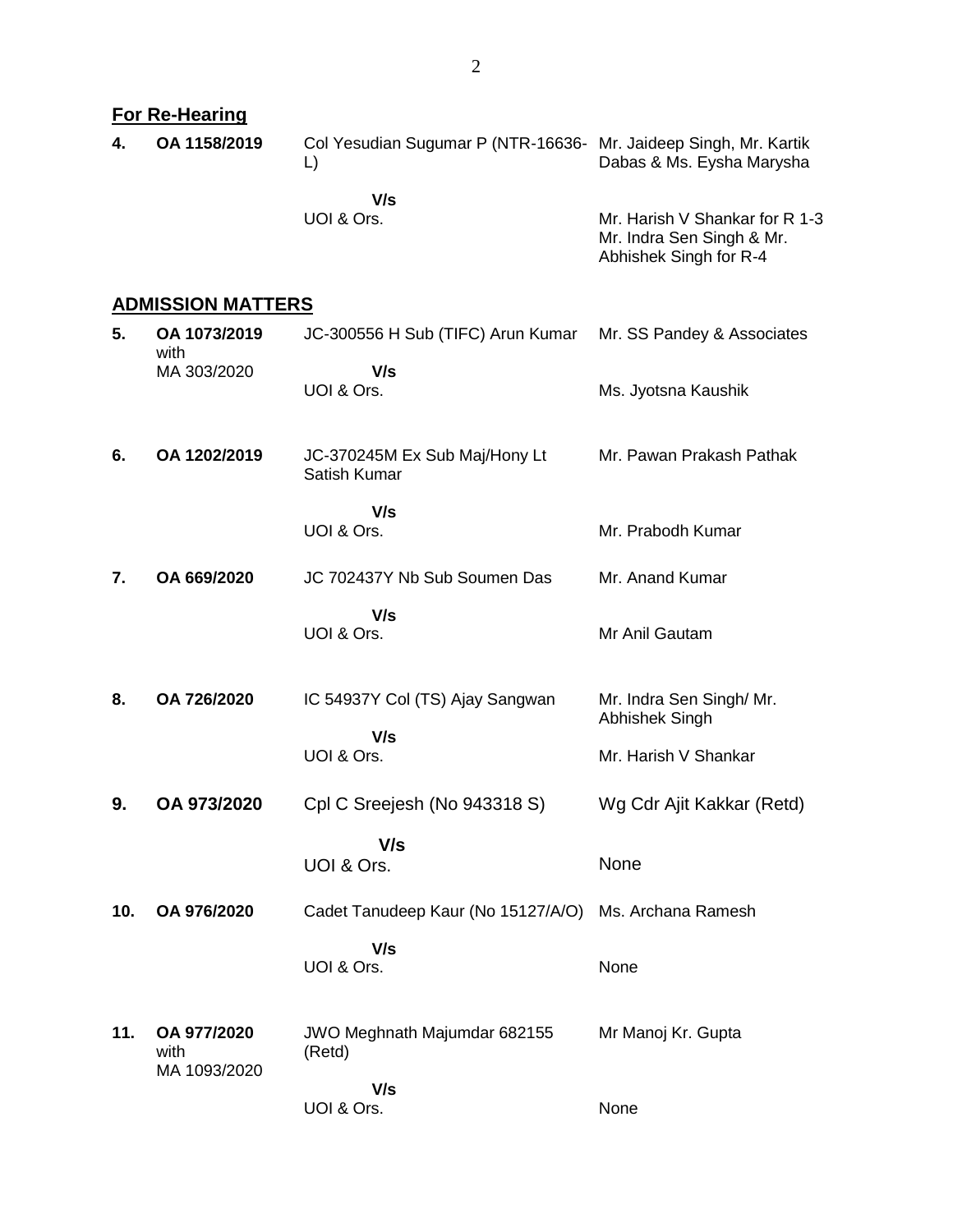**12. OA 978/2020** with MA 1094/2020 Ex NC(E) Dilip Kumar Singh (820443- N)  **V/s** UOI & Ors. Mr Praveen Kumar None **13. OA 979/2020** with MA 1095/2020 Hony Sub Babu Singh Sidhu (JC 641491 N)(Retd)  **V/s** UOI & Ors. Ms Archana Ramesh **MA (OTHERS) 14. MA 1088/2020** in OA 1123/2017 Lt Col Joginder Singh  **V/s** UOI & Ors Mr Indra Sen Singh And Abhishek Singh Dr. Vijendra Singh Mahndiyan **PLEADINGS NOT COMPLETE**

#### **15. OA 36/2019** with MA 406/2019 No 17542A Sqn Ldr Suresh Kumar Kapoor (Retd) & Ors.  **V/s** UOI & Ors. Mr. Anil Srivastava & Associates Mr. Ashok Chaitanya **16. OA 1386/2019** JC-452202K Sub Sucha Singh  **V/s** UOI & Ors. Ms. Archana Ramesh Ms Suman Chauhan **17. OA 1508/2019** No 13890271X Nk Dalip Kumar Mr. VS Kadian

- **V/s** UOI & Ors. Mr JS Rawat
- **18. OA 1526/2019** Nb Sub Ritul Chatterjee (JC 283824 H) Mr Virender Singh Kadian  **V/s** UOI & Ors.

Ms. Jyotsna Kaushik

- **19. OA 1620/2019** with MA 512/2020 Sep/DSC Nirmal Kumar (No 9421142 M)  **V/s** Mr Manoj Kr Gupta
- UOI & Ors. Mr. Prabodh Kumar **20. OA 1871/2019** with MA 2735/2019 No. 50621-Y Cdr Mukund Narayan Yeolekar (Retd.)  **V/s** UOI & Ors. Mr. Suhaas Ratna Joshi & Mr. Vaibhav Joshi Mr. Neeraj, Sr. CGSC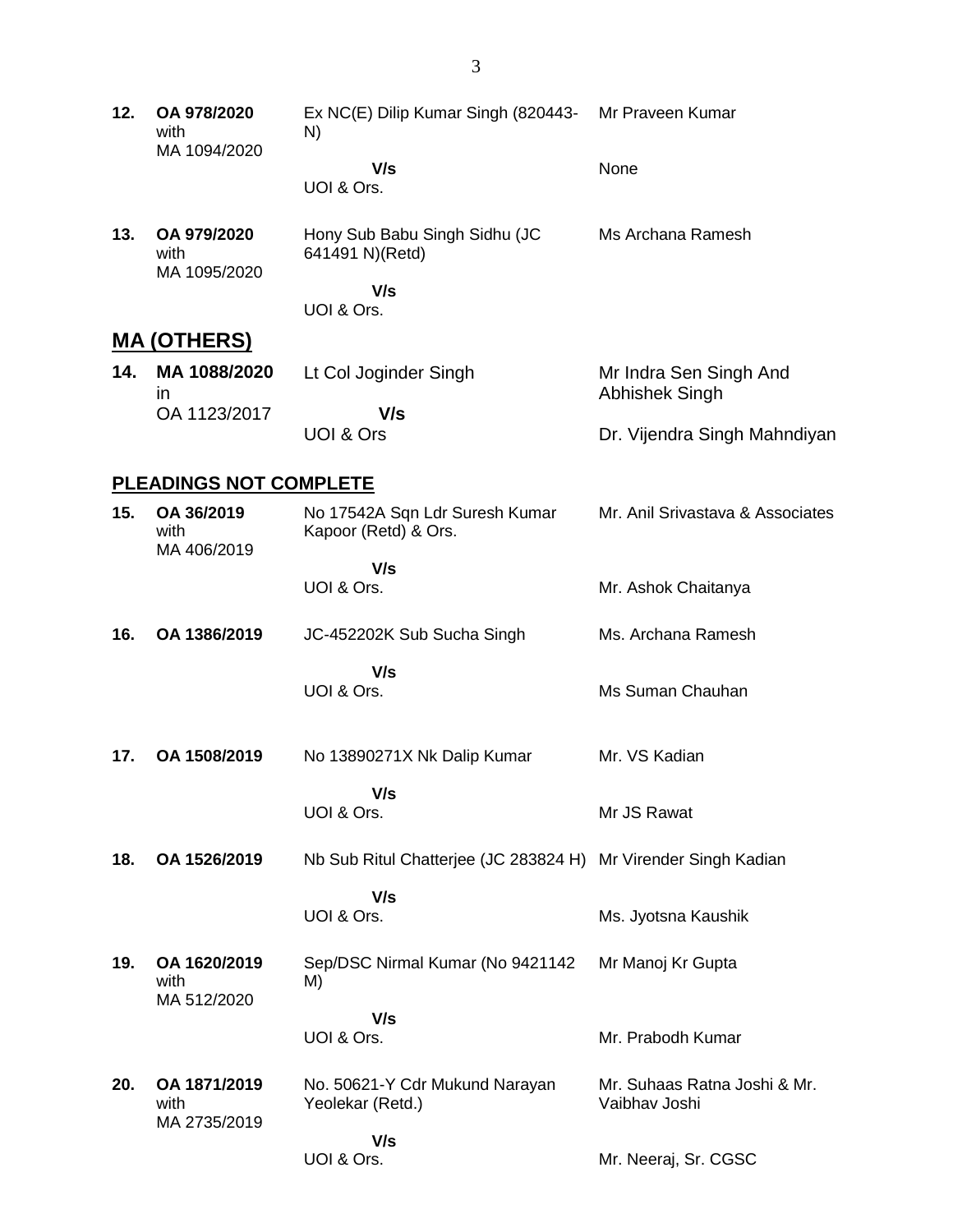| 21. | OA 1872/2019<br>with<br>MA 2736/2019 | No. 40714-F Cdr Ram Kumar Jha<br>(Retd.)              | Mr. Suhaas Ratna Joshi &<br>Mr. Vaibhav Josh  |
|-----|--------------------------------------|-------------------------------------------------------|-----------------------------------------------|
|     |                                      | V/s                                                   |                                               |
|     |                                      | UOI & Ors.                                            | Mr Harish V Shankar                           |
| 22. | OA 1873/2019<br>with<br>MA 2737/2019 | Cdr Ishwar Chandra Sharma (Retd)<br>(No 40609 T)      | Mr Suhaas Ratna Joshi &<br>Vaibhav Joshi      |
|     |                                      | V/s<br>UOI & Ors.                                     | Mr Harish V Shankar                           |
| 23. | OA 1874/2019<br>with<br>MA 2738/2019 | Cdr Madhukar Joshi (Retd) (No 02053-<br>R)            | Mr. Suhaas Ratna Joshi &<br>Vaibhav Joshi     |
|     |                                      | V/s                                                   |                                               |
|     |                                      | UOI & Ors.                                            | Mr. Harish V Shankar                          |
| 24. | OA 1875/2019<br>with<br>MA 2739/2019 | No. 40750-N Cdr Rakesh Kumar<br>(Retd.)               | Mr. Suhaas Ratna Joshi & Mr.<br>Vaibhav Joshi |
|     |                                      | V/s                                                   |                                               |
|     |                                      | UOI & Ors.                                            | Mr Harish V Shankar                           |
| 25. | OA 1876/2019<br>with<br>MA 2740/2019 | No. 50724-F Cdr Anshuman Pattanaik<br>(Retd.)         | Mr. Suhaas Ratna Joshi & Mr.<br>Vaibhay Joshi |
|     |                                      | V/s                                                   |                                               |
|     |                                      | UOI & Ors.                                            | Mr. V Pattabhi Ram                            |
| 26. | OA 1877/2019<br>with<br>MA 2741/2019 | No. 40596-N Cdr Anil Kumar Sharma<br>(Retd.)          | Mr. Suhaas Ratna Joshi & Mr.<br>Vaibhav Joshi |
|     |                                      | V/s                                                   |                                               |
|     |                                      | UOI & Ors.                                            | Mr Harish V Shankar                           |
| 27. | OA 1878/2019<br>with<br>MA 2742/2019 | No. 40794-N Cdr Thomas Ravi<br>Mathew (Retd.)         | Mr. Suhaas Ratna Joshi &<br>Vaibhav Joshi     |
|     |                                      | V/s                                                   |                                               |
|     |                                      | UOI & Ors.                                            | Mr Harish V Shankar                           |
| 28. | OA 1879/2019<br>with<br>MA 2743/2019 | No. 02077W Cdr Subramanian Murali<br>Krishnan (Retd.) | Mr. Suhaas Ratna & Mr. Vaibhav<br>Joshi       |
|     |                                      | V/s                                                   |                                               |
|     |                                      | UOI & Ors.                                            | Mr. Harish V Shankar                          |
| 29. | OA 1990/2019                         | Sep Bablu Singh (No 1470742 F)                        | Mr Mohan Kumar & Associates                   |
|     |                                      | V/s<br>UOI & Ors.                                     | Mr. Neeraj, Sr. CGSC                          |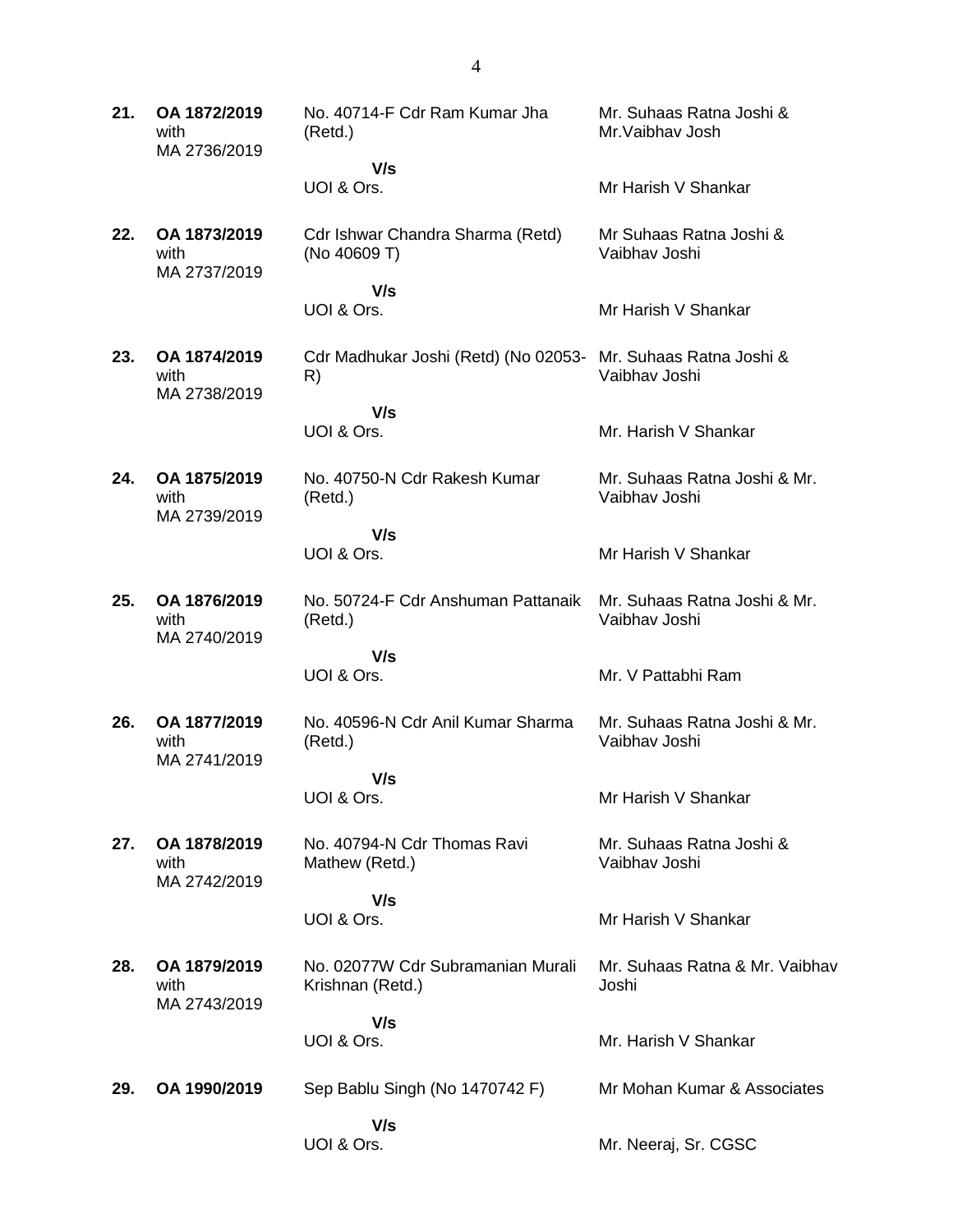| 30.                 | OA 2027/2019                         | Nk/DSC Jaswant Singh (No 3385001<br>Y)             | Mr US Maurya                                    |
|---------------------|--------------------------------------|----------------------------------------------------|-------------------------------------------------|
|                     |                                      | V/s<br>UOI & Ors.                                  | Mr. Y P Singh                                   |
| 31.                 | OA 2040/2019                         | Nk (GD) Kalyan Chand (No<br>15106237P)             | Mr. Narender Kaushik & Pankaj<br>Kaushik        |
|                     |                                      | V/s<br>UOI & Ors.                                  | Mr. Arvind Kumar                                |
| 32.                 | OA 2043/2019                         | Sep Israel MS Tluanga (No 4368696M)                | Mr Narender Kaushik & Pankaj<br><b>Kkaushik</b> |
|                     |                                      | V/s<br>UOI & Ors.                                  | Mr. V Pattabhi Ram                              |
| 33.                 | OA 2044/2019<br>with<br>MA 1008/2020 | L/Nk/DSC (GD) Sahab Singh Gurjar<br>(No 13895952K) | Mr Ajeet Yadav & Rakesh Kumar<br>Singh          |
|                     |                                      | V/s<br>UOI & Ors.                                  | Mr. Rajeev Kumar                                |
| 34.                 | OA 2334/2019                         | No 14391047L Nk/DSC Amin Chand                     | Mr US Maurya                                    |
|                     |                                      | V/s<br>UOI & Ors.                                  | Mr Ashok Chaitanya                              |
| 35.                 | OA 2381/2019                         | No 14394842W Nk/DSC Khavati<br>Sambaiah            | Mr US Maurya                                    |
|                     |                                      | V/s<br>UOI & Ors.                                  | Mr. J S Yadav                                   |
| 36.                 | OA 168/2020                          | Brig Sanjeev Yashwant Devasthali (IC<br>42332L)    | Mr Rajiv Manglik                                |
|                     |                                      | V/s<br>UOI & Ors.                                  | Mr Karan Singh Bhati, Sr CGSC                   |
| DI EADINGO COMPLETE |                                      |                                                    |                                                 |

#### **PLEADINGS COMPLETE**

# **DATES WILL BE GIVEN BY THE TRIBUNAL OFFICER - ORDERS WILL BE UPLOADED ON THE WEBSITE**

| 37. OA 2028/2017 | Lt Col Sanjeet S Sahai (IC-52679N) | Mr. Lalit Kumar |  |
|------------------|------------------------------------|-----------------|--|
|                  | V/s                                |                 |  |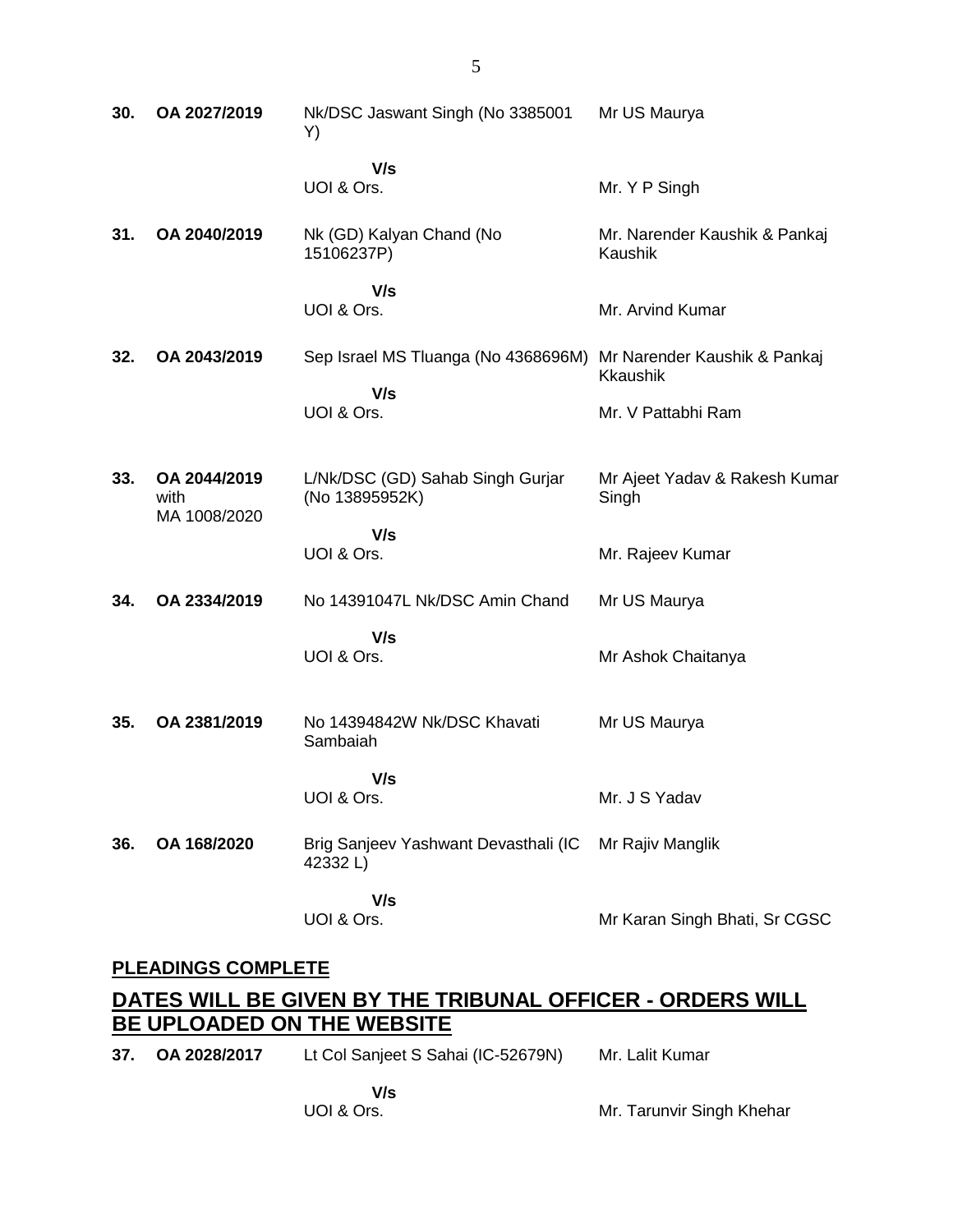| 38. OA 1072/2019 | JC-377470K Sub Triveni Prasad | Mr. SS Pandey & Associates |
|------------------|-------------------------------|----------------------------|
|                  | Pandev                        |                            |
|                  |                               |                            |

 **V/s** UOI & Ors.

Mr. Rajeev Kumar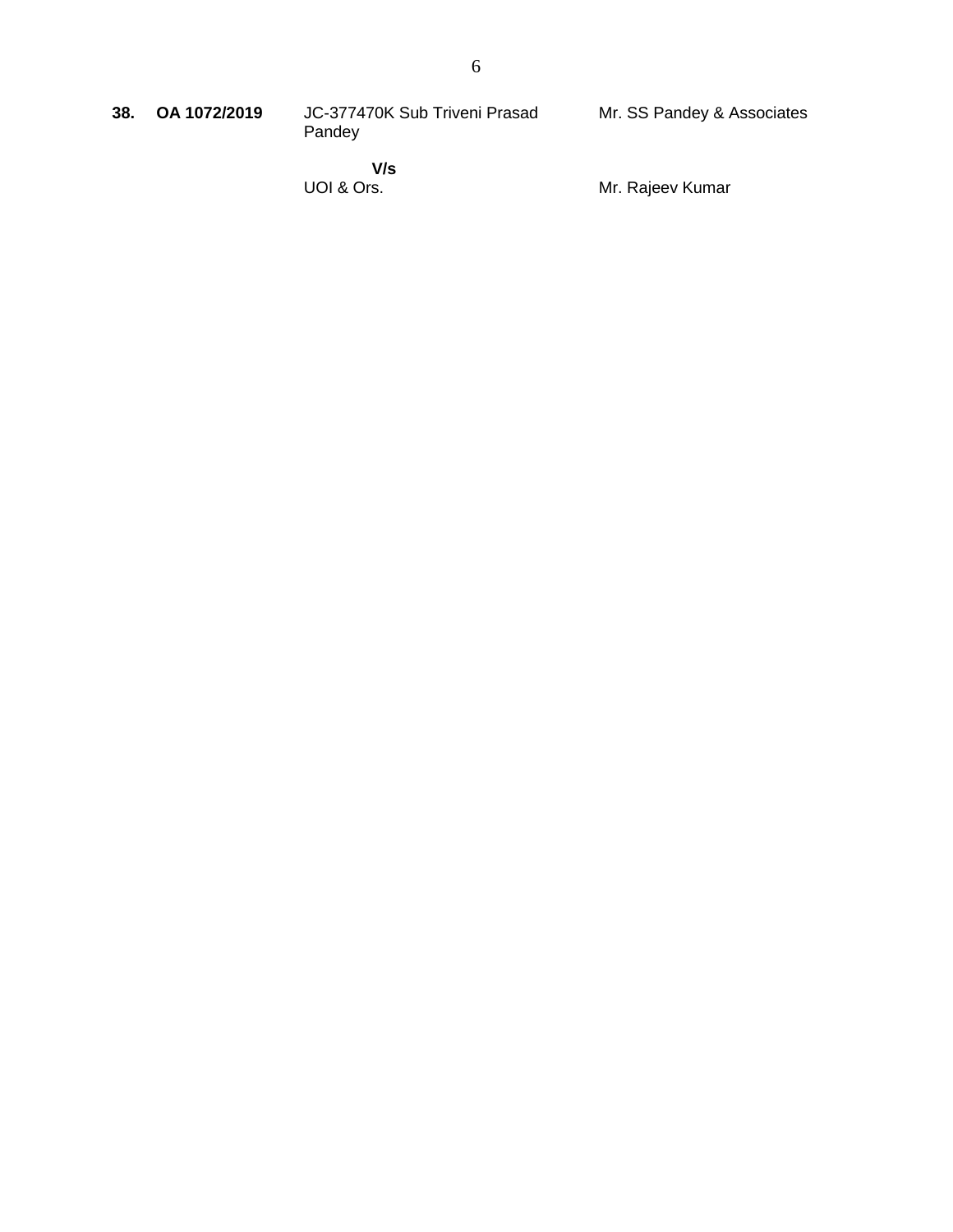# **ARMED FORCES TRIBUNAL, PRINCIPAL BENCH, NEW DELHI LIST OF BUSINESS**

**Date: 05-08-2020**

**Timing: 10:30 AM to 01.00 PM & 02.00 PM to 04.30 PM**

# **COURT No. 2 (Ground Floor)**

# **THIS BENCH WILL NOT ASSEMBLE TODAY**

## **CORAM:**

### **HON'BLE MS. JUSTICE SUNITA GUPTA HON'BLE AIR MARSHAL B.B.P. SINHA**

## **MATTERS SCHEDULED FOR 28 MAY 2020**

| <u>S.</u><br>No. | Case No.               | <b>Parties Name</b>                               | <b>Advocate for Petitioner /</b><br><b>Respondents</b> |
|------------------|------------------------|---------------------------------------------------|--------------------------------------------------------|
|                  | PLEADINGS NOT COMPLETE |                                                   |                                                        |
| 1.               | OA 1238/2016<br>with   | Smt. Shama Kaur                                   | Mr. V S Kadian                                         |
|                  | MA 923/2016            | V/s                                               |                                                        |
|                  |                        | UOI & Ors.                                        | Mr Ashok Chaitanya                                     |
| <b>WITH</b>      |                        |                                                   |                                                        |
| 2.               | OA 272/2018<br>with MA | No. 14469313N Ex Nk Vijay Singh                   | Mr. V S Kadian                                         |
|                  | 1066/2018              | V/s                                               |                                                        |
|                  |                        | UOI & Ors.                                        | Ms. Barkha Babbar                                      |
|                  |                        |                                                   |                                                        |
| 3.               | OA 1875/2018<br>with   | IC-47366H Col Manish Kumar<br>Chakraborty (Retd.) | Mr. Mohammed Mujeeb                                    |
|                  | MA 2068/2018,          | V/s                                               |                                                        |
|                  | 667/2019 &<br>668/2019 | UOI & Ors.                                        | Mr. Tarunvir Singh Khehar                              |
|                  |                        |                                                   |                                                        |
| 4.               | OA 260/2019            | Maj TS Rawat (SL 2460) (Retd)                     | Mr RK Tripathi                                         |
|                  | with<br>MA 719/2019    | V/s                                               |                                                        |
|                  |                        | UOI & Ors.                                        | Mr. Shyam Narayan                                      |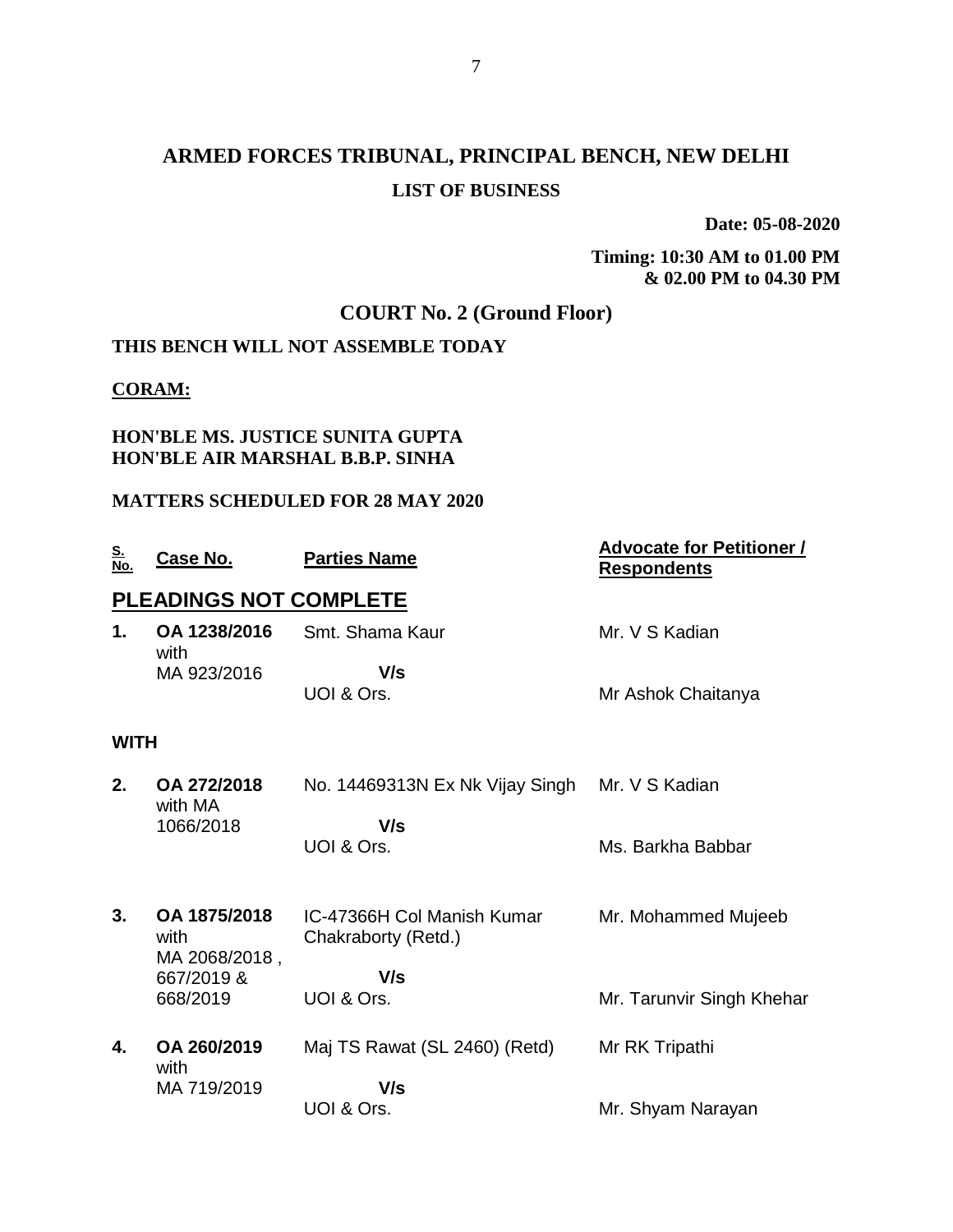| 5. | OA 1846/2019<br>with<br>MA 739/2020 & | No. 4572818-M Ex L/Nk Kamble<br><b>Rahul Narsingh</b> | Mr. Manoj Kr Gupta |
|----|---------------------------------------|-------------------------------------------------------|--------------------|
|    | 766/2020                              | V/s                                                   |                    |
|    |                                       | UOI & Ors.                                            | Mr. J S Rawat      |

# **PLEADINGS COMPLETE**

# **DATES WILL BE GIVEN BY THE TRIBUNAL OFFICER - ORDERS WILL BE UPLOADED ON THE WEBSITE**

| 6. | OA 491/2015          | Smt. Godambari Devi                              | Mr. V S Kadian         |
|----|----------------------|--------------------------------------------------|------------------------|
|    |                      | V/s<br>UOI & Ors.                                | Mr YP Singh            |
| 7. | OA 1131/2015         | Lt Col (Retd) H S Sharma                         | Mr. S S Pandey         |
|    | with<br>MA 1067/2015 | V/s<br>UOI & Ors.                                | Mr V Pattabhi Ram      |
| 8. | OA 258/2019          | Col (TS) P Sundareswaran (Retd)<br>$(IC-37973N)$ | Mr. VS Kadian          |
|    |                      | V/s<br>UOI & Ors.                                | Mr. D K Sabat          |
| 9. | OA 259/2019          | IC-32484Y Lt Col DK Sharma<br>(Retd)             | Mr. VS Kadian          |
|    |                      | V/s<br>UOI & Ors.                                | Mr. Satya Ranjan Swain |

#### **MATTERS SCHEDULED FOR 05 AUG 2020**

|     | S. No. Case No.                     | <b>Parties Name</b>                      | <b>Advocate for Petitioner /</b><br><b>Respondents</b> |
|-----|-------------------------------------|------------------------------------------|--------------------------------------------------------|
|     | <b>ADMISSION MATTERS</b>            |                                          |                                                        |
| 10. | OA 891/2019                         | No 9417208A Hony Nb Sub Umesh<br>(Retd)  | Mr. SS Pandey & Associates                             |
|     |                                     | V/s                                      |                                                        |
|     |                                     | UOI & Ors.                               | Mr. K K Tyagi                                          |
| 11. | OA 960/2019<br>with<br>MA 1618/2019 | Lt Cdr Romeo Sharma (51874-W)<br>(Retd.) | Mr. Sukhjinder Singh                                   |
|     |                                     | V/s<br>UOI & Ors.                        | Mr. Neeraj, Sr. CGSC                                   |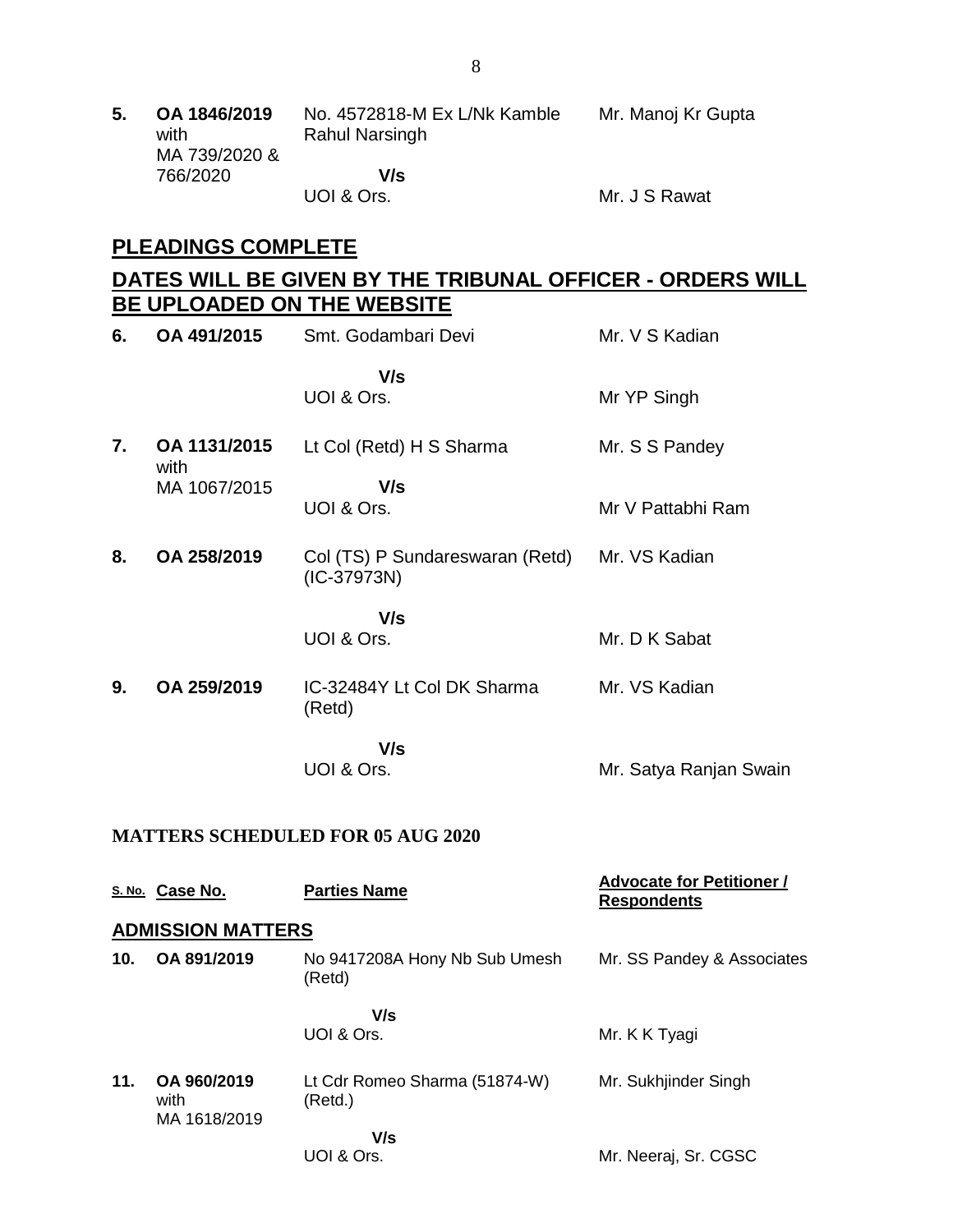| 12. | OA 1060/2019                   | Hony Nb Sub Krishna Dev (Retd) (No<br>14224767L)                                                   | Mr SS Pandey & Assiciates     |
|-----|--------------------------------|----------------------------------------------------------------------------------------------------|-------------------------------|
|     |                                | V/s<br>UOI & Ors.                                                                                  | Ms. Jyotsna Kaushik           |
| 13. | OA 1097/2019                   | No. 2948082-N Nb Sub Babu Singh<br>(Since Deceased) (Represented Thru<br>his wife Smt. Vimla Devi) | Mr. S S Pandey & Associates   |
|     |                                | V/s<br>UOI & Ors.                                                                                  | Ms. Suman Chauhan             |
| 14. | OA 1130/2019                   | 1097136 Hony Nb Sub Shri Ram<br>(Since Deceased) (Represented<br>through his wife Smt Bhuri Devi)  | Mr. SS Pandey & Associates    |
|     |                                | V/s<br>UOI & Ors.                                                                                  | Mr. Arvind Kumar              |
| 15. | OA 244/2020<br>with            | Ex JWO Suresh Kumar (702053-N)                                                                     | Mr. Bharat Singh & Associates |
|     | MA 282/2020                    | V/s<br>UOI & Ors.                                                                                  | Dr. Vijendra Singh Mahndiyan  |
| 16. | OA 245/2020<br>with            | Ex Sgt Praveen Kumar Manchikanti<br>(No 791713R)                                                   | Mr. Bharat Singh & Associates |
|     | MA 283/2020                    | V/s<br>UOI & Ors.                                                                                  | Mr. Anil Gautam               |
|     | <u>MA (OTHERS)</u>             |                                                                                                    |                               |
| 17. | MA 2747/2019 &<br>MA 2748/2019 | Col (TS) Sudhir Kumar Sharma (Retd.) Ms Priyadarshi Chaitanyashil                                  |                               |
|     | $\mathsf{I}$<br>OA 1973/2017   | V/s<br>UOI & Ors.                                                                                  | Dr. Vijendra Singh Mahndiyan  |
| 18. | MA 2983/2019                   | Ex MCPO-II Pawan Kumar & Ors.                                                                      | Mr. Ajit Kakkar               |
|     | ın<br>OA 1350/2017             | V/s<br>UOI & Ors                                                                                   |                               |

**19. MA 69/2020** in OA 180/2017 Lt Col Arun Kumar Sarma (Retd)  **V/s** UOI & Ors Mr. A S Paur Mr Arvind Patel

Gp Capt Karan Singh Bhati, Sr.

CGSC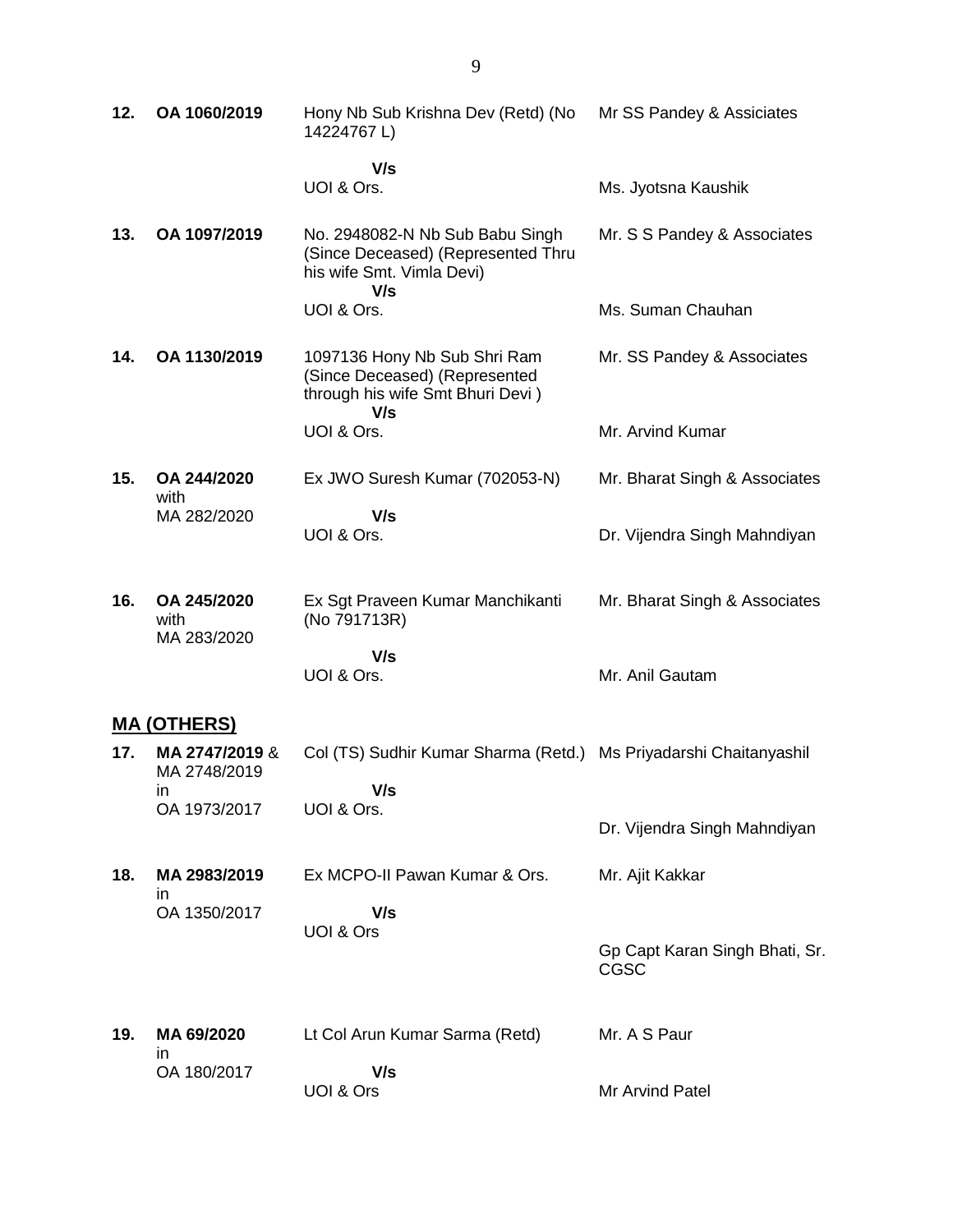# **PLEADINGS NOT COMPLETE**

| 20. | OA 1270/2018<br>with                               | No. 211963 Ex Cpl Rajpal K                                                                  | Mr. V S Kadian                     |
|-----|----------------------------------------------------|---------------------------------------------------------------------------------------------|------------------------------------|
|     | MA 1221/2018                                       | V/s<br>UOI & Ors.                                                                           | Mr. Prabodh Kumar                  |
| 21. | OA 2087/2018                                       | Ex Nk Jagir Singh (No 4549134K)                                                             | Mr Virender Singh Kadian           |
|     |                                                    | V/s<br>UOI & Ors.                                                                           | Mr Rajesh Kumar Das                |
| 22. | OA 2088/2018                                       | Ex Nk Pratap Ram (No 4172850N)                                                              | Mr Virender Singh Kadian           |
|     |                                                    | V/s<br>UOI & Ors.                                                                           | Mr. Rajesh Kumar Das               |
| 23. | OA 170/2019<br>with<br>MA 1395/2019 &<br>1396/2019 | Ex Major D Krishna Kumar (IC<br>46153H)                                                     | Mr SS Pandey & Associates          |
|     |                                                    | V/s<br>UOI & Ors.                                                                           | Mr. Rajesh Kumar Das               |
| 24. | OA 427/2019<br>with<br>MA 989/2019                 | No 778967S Ex Sgt Chandra Mani<br>Swain                                                     | Mr. VS Kadian                      |
|     |                                                    | V/s<br>UOI & Ors.                                                                           | Mr. Harish V Shankar               |
| 25. | OA 707/2019<br>with<br>MA 1305/2019 &              | No 136558K Ex PO Com (EW)<br>Sarvendra Kumar Singh                                          | Mr. Virender Singh Kadian          |
|     | 131/2020                                           | V/s<br>UOI & Ors.                                                                           | Dr. Vijendra Singh Mahndiyan       |
| 26. | OA 717/2019<br>with                                | No 1064103W Ex LD Jagdish                                                                   | Mr. VS Kadian                      |
|     | MA 1323/2019                                       | V/s<br>UOI & Ors.                                                                           | Mr. Ashok Chaitanya                |
| 27. | OA 726/2019<br>with                                | No. 137476-Y Ex LS (RP) Pritam Singh Mr. Virender Singh Kadian                              |                                    |
|     | MA 2863/2019                                       | V/s<br>UOI & Ors.                                                                           | Ms. Jyotsna Kaushik                |
| 28. | OA 750/2019                                        | Smt Santosh @ Vinod Kumari Wife of<br>Late Gnr Mainpal Singh @ Abhay<br>Singh (No 14356093) | Mr AK Trivedi and Yogesh<br>Sharma |
|     |                                                    | V/s<br>UOI & Ors.                                                                           | Mr. Avdhesh Kumar Singh            |
|     |                                                    |                                                                                             |                                    |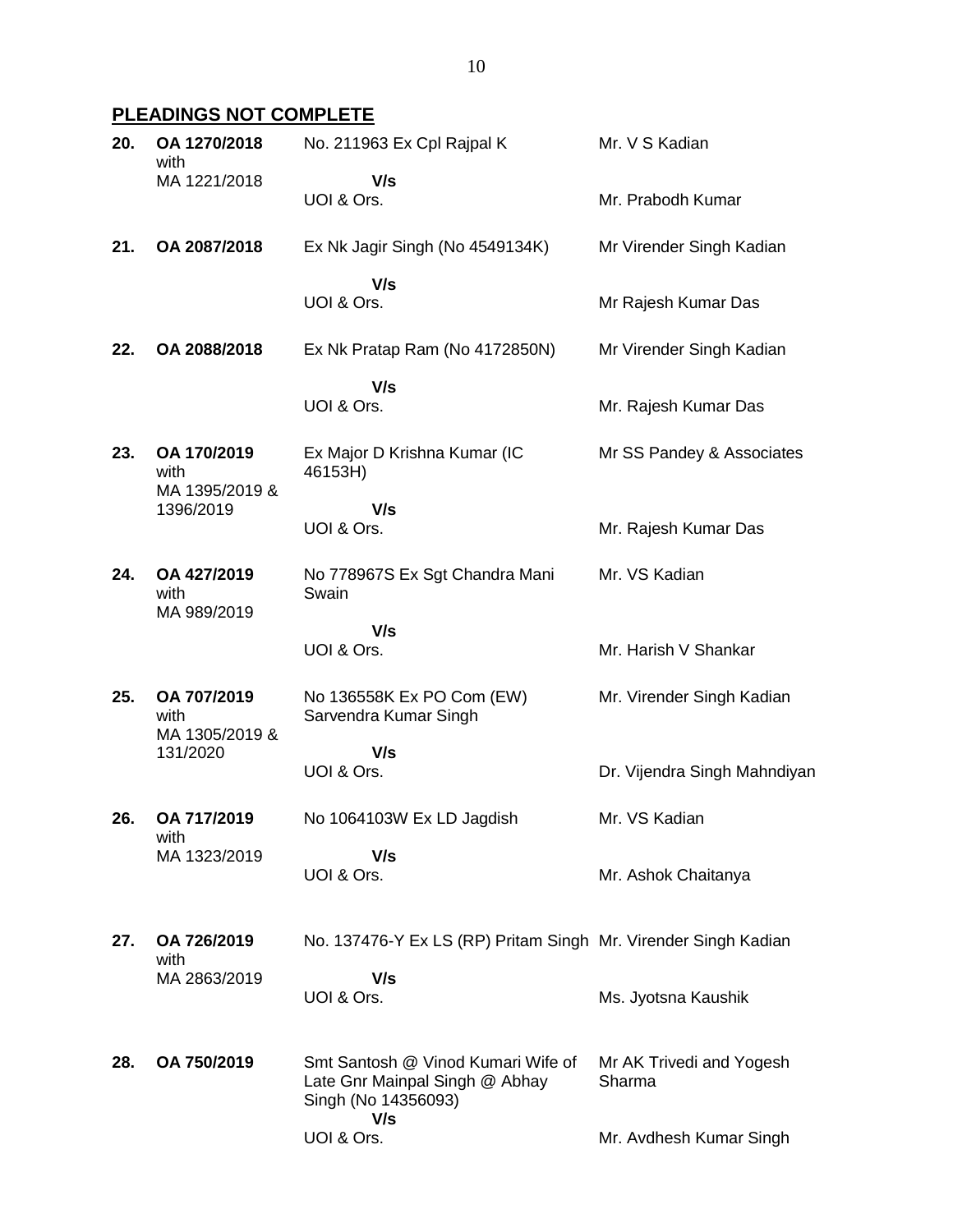| 29. | OA 1062/2019                         | No 672605G Ex MWO Sushil Kumar<br>Singh                                                         | Mr. VS Kadian                             |
|-----|--------------------------------------|-------------------------------------------------------------------------------------------------|-------------------------------------------|
|     |                                      | V/s<br>UOI & Ors.                                                                               | Mr. Karan Singh Bhati, Sr.<br><b>CGSC</b> |
| 30. | OA 1065/2019                         | No 14412708W Ex L/Hav (DMT) Vinay Mr. VS Kadian<br>Singh                                        |                                           |
|     |                                      | V/s<br>UOI & Ors.                                                                               | Mr. Satya Ranjan Swain                    |
|     | <b>PLEADINGS COMPLETE</b>            |                                                                                                 |                                           |
|     |                                      | <u>DATES WILL BE GIVEN BY THE TRIBUNAL OFFICER - ORDERS WILL </u><br>BE UPLOADED ON THE WEBSITE |                                           |
| 31. | OA 57/2011<br>with<br>MA 19/2017     | Ex Master Chief Petty Officer-1 Bhim Mr SS Pandey<br>Sen Singh                                  |                                           |
|     |                                      | V/s<br>Union Of India & Ors.                                                                    | Mr VS Tomar                               |
| 32. | OA 1104/2018                         | No.2694255A Ex Gdr Bhoopender<br>Singh                                                          | Mr. J P Sharma & Associates               |
|     |                                      | V/s<br>UOI & Ors.                                                                               | Mr SD Windlesh                            |
| 33. | OA 1116/2018                         | No 3175154L Ex Hav Hukum Singh                                                                  | Mr JP Sharma & Associates                 |
|     |                                      | V/s<br>UOI & Ors.                                                                               | Mr. J S Yadav                             |
| 34. | OA 2065/2018                         | Ex LAM Sunil Kumar (135422-B)                                                                   | Mr. Ajit Kakkar                           |
|     |                                      | V/s<br>UOI & Ors.                                                                               | Mr. Rajesh Kumar Das                      |
| 35. | OA 2067/2018<br>with<br>MA 2274/2018 | Ex ERA-5 Manoj Kumar Singh (No<br>193332T)                                                      | Mr Ved Prakash                            |
|     |                                      | V/s<br>UOI & Ors.                                                                               | Mr. Arvind Patel                          |
| 36. | OA 415/2019<br>with<br>MA 975/2019   | Sep Sube Ram Balmiki (Retd) (No<br>4245146F)                                                    | Mr. Mohan Kumar & Associates              |
|     |                                      | V/s<br>UOI & Ors.                                                                               | Ms. Jyotsna Kaushik                       |